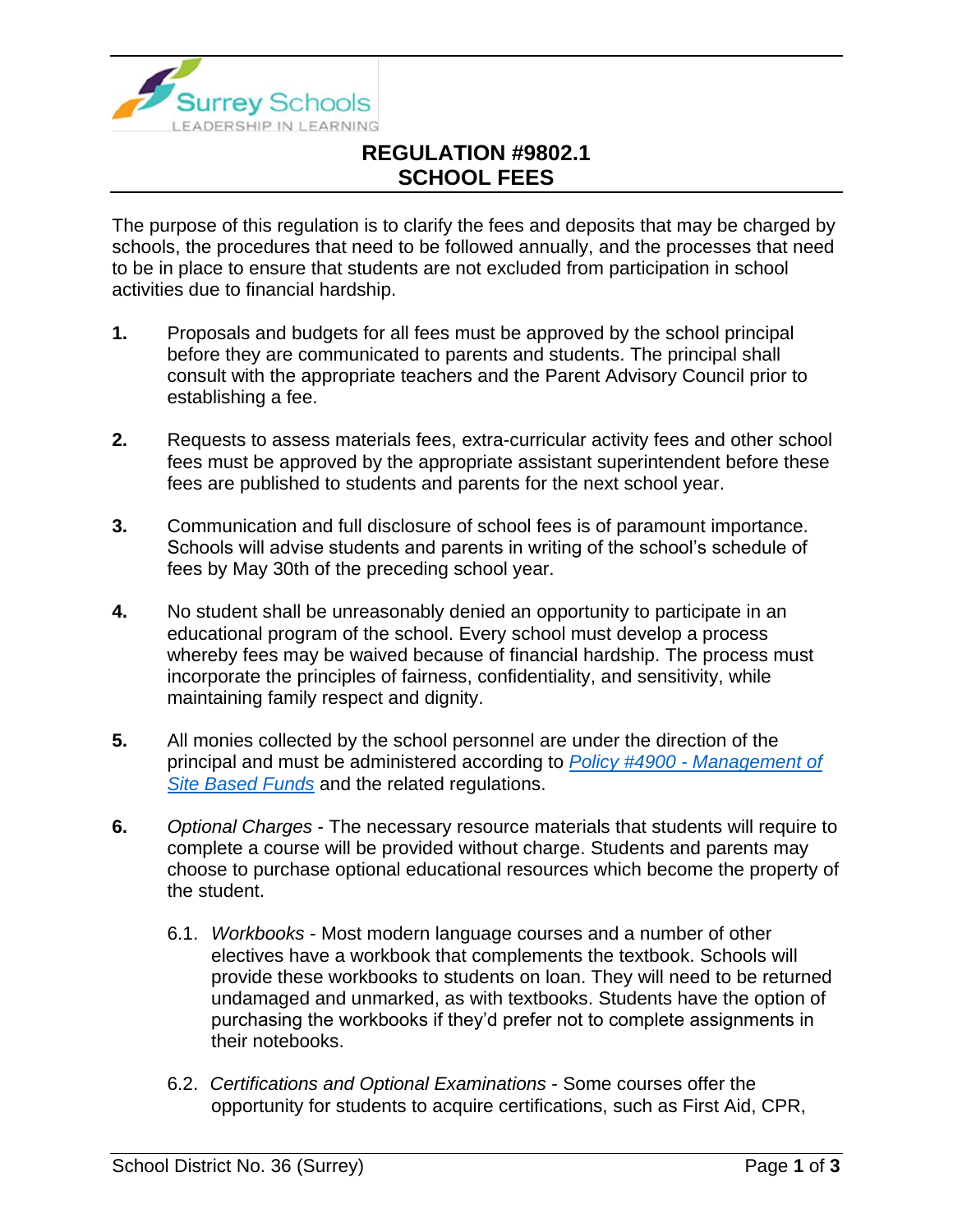

## **REGULATION #9802.1 SCHOOL FEES**

SuperHost and Serving It Right. These certifications are not a required part of the curriculum and participation is optional. Students who choose to obtain certification can do so at their cost. Similarly, students participating in International Baccalaureate or Advanced Placement courses have the option of choosing to write the examinations or not. Those who choose to write will be required to pay the cost of the examinations.

- 6.3. *Field Trips* Generally, the curriculum does not require students to participate in field trips. However, there are many field trips which can serve to enhance and add value to the learning experience for students. Participation in such field trips is optional and there may be a charge to cover costs only. However, if the field trip is essential to achieving specified learning outcomes and cannot be addressed in any other way the trip would not be considered optional and there would be no charge for the field trip.
- 6.4. *Materials Required to Complete Assignments* Schools will provide materials required to complete basic projects in order to meet learning outcomes for a course; for example, lumber for Woodwork or fabric for Textiles. Students have the option to bring their own material from home or purchase material from the school if they wish to do a more intricate project or assignment and use a different or better quality material.
- 6.5. *Musical Instruments* Students are required to purchase or rent their own musical instrument in order to participate in band programs from grades 7- 12.
- **7.** *Basic School Supplies* Students will need to provide their own basic supplies and equipment for their own personal use at school. This includes supplies such as paper, writing tools, calculators, notebooks, computer file storage tools, gym strip, sewing kits and some other items needed for various electives. Some schools may wish to make these supplies available to students at cost (usually as a PAC initiative).
- **8.** *Specialty Academies* Board approved specialty academies may charge fees subject to board and Parent Advisory Council approval.
- **9.** *Trades and Apprenticeship Programs* Students who are enrolled in trades and apprenticeship programs under the *Industry Training Authority Act:*
	- 9.1. May be required to purchase or rent his or her tools, equipment, and materials necessary for participation in the program.